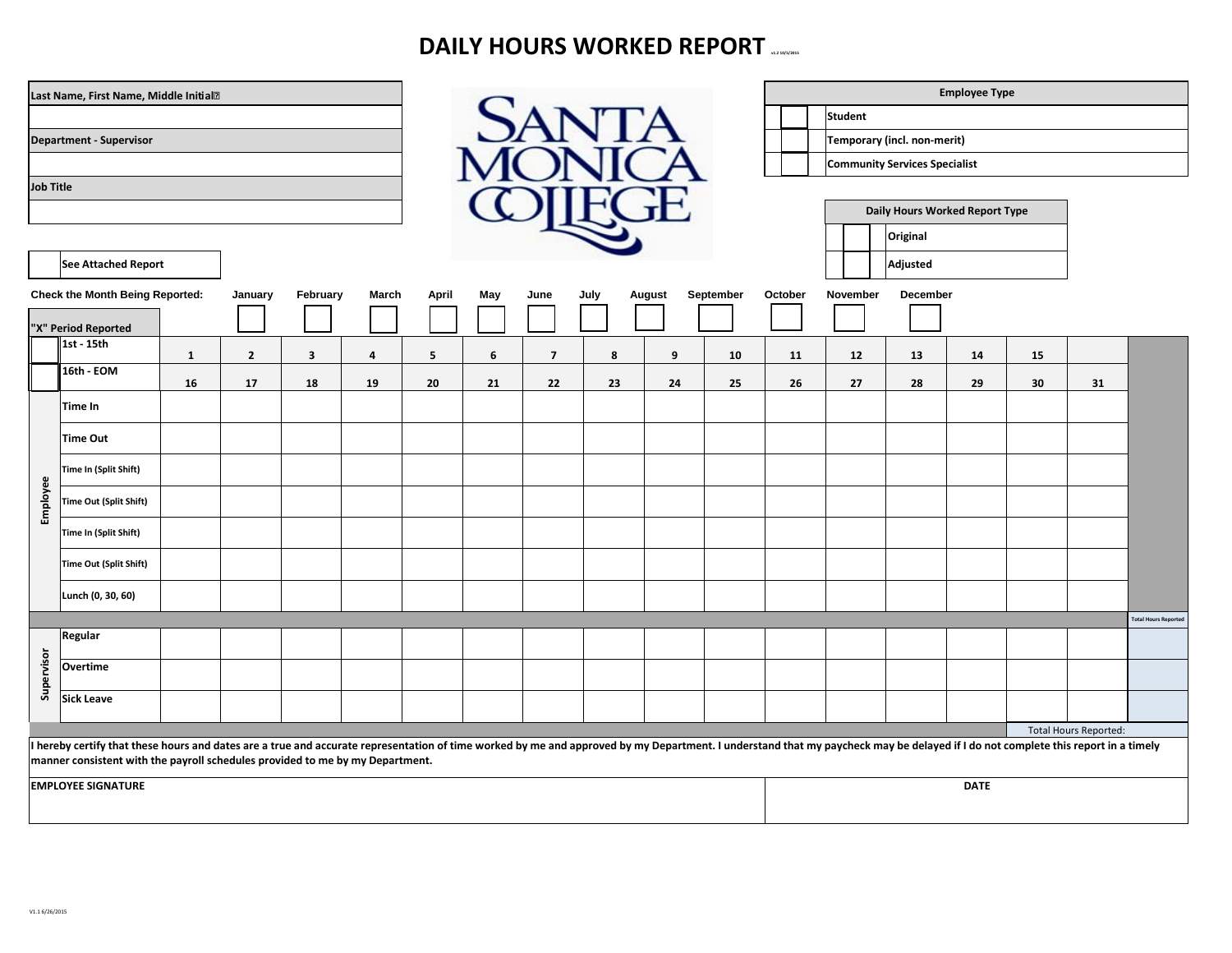#### **EMPLOYEE INSTRUCTIONS**

- 1. Fill in NAME, DEPARTMENT and JOB TITLE.
- 2. Circle the MONTH you are reporting and mark the box for the TIME PERIOD you are reporting (either  $1^{st}$ -15<sup>th</sup> or  $16^{th}$ -EOM).
- 3. Mark your employee category (Student, Temporary Classified or Community Services).
- 4. Mark box to indicate whether this is an Original Daily Hours Worked Report or an Adjusted Daily Hours Worked Report (used to submit corrections from the previous daily hours worked reports if necessary-see instructions below).
- 5. Each day you work, record your TIME IN, TIME OUT and the length of lunch period taken (0, 30 or 60 minutes).
- Multiple "Time In" and "Time Out" spaces are available each day for students working a split shift. For example a student may work 10am 11am, leave to attend class and then return and work 2pm-5pm on the same day.
- 6. At the end of the reporting period sign and date the EMPLOYEE SIGNATURE section and submit to supervisor.

#### **SUPERVISOR INSTRUCTIONS**

- 1. Verify the daily time reported by the employee then calculate and enter the daily regular hours and any overtime hours worked that day.
- 2. Enter any sick leave hours used that day.
- 3. Log in to the myTime reporting system.
- 4. Enter the data from each employee's Daily Hours Worked Report in the myTime reporting system.
- 5. Submit timesheets in myTime reporting system.
- 6. Send the signed, completed Daily Hours Worked Report document to the appropriate payroll specialist for reconciliation and storage.

#### **OVERTIME RULES / CALCULATION EXAMPLES**

Regular hours cannot exceed 8 hours in any given day; any hours worked that exceed 8 hours in a day are overtime.

## **ADJUSTED DAILY HOURS WORKED REPORT**

If you discover there is an error or omission in a myTime report that has already been submitted, call the Payroll Manager (x4327) immediately to determine what process to follow for the adjustment. Print a new Daily Hours Worked Report and;

- Fill in the employee information, indicate the employee type and indicate in the Daily Hours Worked Report Type section that this is a "Adjusted" report.
- Circle the month the adjusted report is for, and indicate  $1 15^{th}$  or  $16^{th}$  EOM.
- **Only enter the information that changed from the original report submitted.**
- Have the employee sign and date the adjusted report.
- If instructed by Payroll Manager, enter the revised information in myTime.
- Forward the adjusted Daily Hours Worked Report to the Payroll Department for reconciliation and storage.

## **IMPORTANT REMINDERS REGARDING STUDENT EMPLOYMENT**

- At Santa Monica College, student employees are restricted to working no more than 7 hours in any given day and not more than 19.5 hours per week during fall/spring semesters or 30 hours per week during the winter/summer semesters.
- There should NEVER be overtime reported for student employees. Any department found to be in violation of these restrictions could lose the privilege of employing student employees.